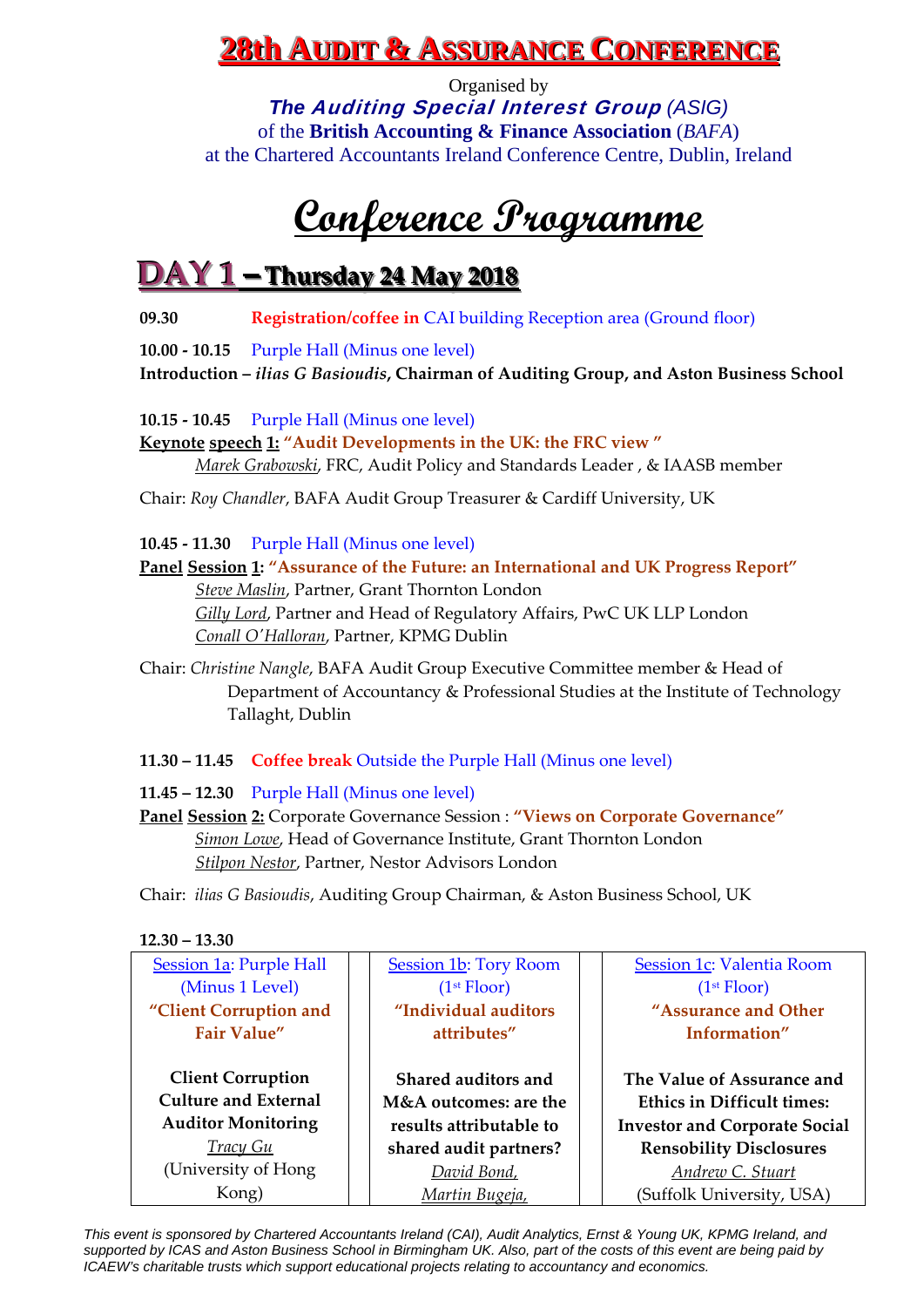## **228th Audit & Assurance Conference**

Organised by *The* **Auditing Special Interest Group** *(ASIG)* of the **British Accounting & Finance Association** (*BAFA*) at the Chartered Accountants Ireland Conference Centre, Dublin, Ireland

| <u>Xiaoding Liu</u>              | Robert Czernkowski,          | Jean C. Bedard                |
|----------------------------------|------------------------------|-------------------------------|
| (University of Oregon,           | <u>Anna Loyeung</u>          | (Bentley University, USA)     |
| USA)                             | (all from the University     | Cynthia E. Clark              |
| Dan Simunic                      | of Technology, Sydney,       | (Bentley University, USA)     |
| (University of British)          | Australia)                   |                               |
| Columbia, USA)                   |                              | A Model of Auditor Judgment   |
|                                  | <b>Individual Auditor's</b>  | and Decision-Making Relating  |
| The Fair Value Puzzle:           | Characteristics, Liability   | to Other Information          |
| <b>Perspectives of Valuation</b> | <b>Regime and Task</b>       | Natalia Kochetova             |
| <b>Service Providers</b>         | <b>Complexity Assessment</b> | (Saint Mary's University,     |
| Dereck Barr-Pulliam              | - Experimental Evidence      | Canada)                       |
| (University of Wisconsin-        | Sabine Maria Graschitz,      | Christian P. R. Pietsch       |
| Madison, USA)                    | <u>Marco Haid,</u>           | (Saint Mary's University,     |
| Stephani A. Mason                | Claudia Mueller,             | Canada)                       |
| (DePaul University, USA)         | (all from the University     | <b>Bill Messier</b>           |
| Kerri-Ann Sanderson              | of Innsbruck, Austria)       | (University of Nevada, Las    |
| (Bentley University, USA)        |                              | Vegas, USA)                   |
|                                  | Chair: Alain Schatt,         |                               |
| Chair: Dries Schockaert,         | University of Lausanne,      | Chair: Tracy J. Noga, Bentley |
| PwC Belgium                      | Switzerland                  | University, USA               |
|                                  |                              |                               |

#### **13.30 ‐ 14.15 Buffet lunch in** Lambay Room (Ground floor)

#### **14.15 – 15.15** Red Room

### **Panel Session 3: "Reforms of the Global Audit, Assurance and Ethics Standard Setting Bodies"** *Sue Almond*, UK Assurance Leader, GT London

*Brendan Murtagh*, Partner, LHM Casey McGrath, Dublin *Lisa Campbell*, Head of Audit Quality Unit, Irish Auditing & Accounting Supervisory Authority *Aidan Lambe*, Director, Professional Standards, Chartered Accountants Ireland

Chair: *Martin Nolan*, BAFA Audit Group Executive Committee member & Director of Compliance and Professional Standards at Relate Software

#### **15.15 ‐ 15.30 Coffee break** Outside the Purple Hall (Minus one level)

**15.30 – 17.00**

| Session 2a: Purple      | <b>Session 2b: Tory</b>      | Session 2c:             | Session 2d: Rathlin        |
|-------------------------|------------------------------|-------------------------|----------------------------|
| Hall (-1 Level)         | Room (1 <sup>st</sup> Floor) | Valentia Room           | Room $(1st Floor)$         |
| "Audit Opinions"        | "Risk and                    | (1 <sup>st</sup> Floor) | "Audit quality, Fees       |
|                         | Materiality"                 |                         | and Specialisation"        |
| Auditor, Client,        |                              | "Education,             |                            |
| and Investor            | <b>Resource Allocation</b>   | <b>Religion</b> and     | <b>Clustering in Audit</b> |
| Consequences of         | and Risk Premium to          | Fraud"                  | Fees as a (Quality)        |
| the Enhanced            | <b>Public versus Private</b> |                         | <b>Signalling Device:</b>  |
| <b>Auditor's Report</b> |                              | Case Study -            | An Empirical               |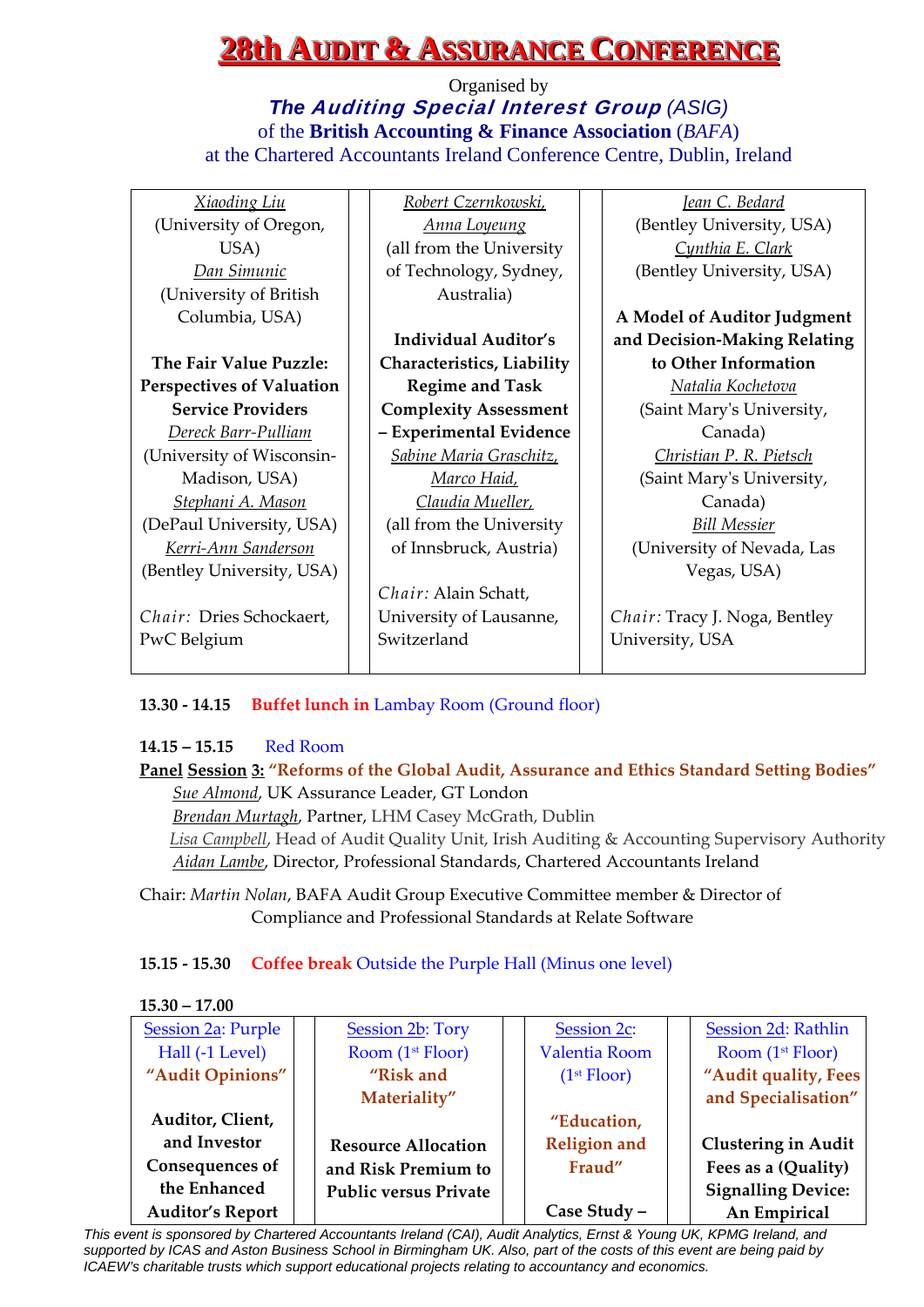### **28th AUDIT & ASSURANCE CONFERENCE**

Organised by *The* **Auditing Special Interest Group** *(ASIG)* of the **British Accounting & Finance Association** (*BAFA*) at the Chartered Accountants Ireland Conference Centre, Dublin, Ireland

*Mazen Almulla, Michael E. Bradbury* (both from Massey University, NZ)

**Investors' Response to Auditors' Going Concern Emphasis of Matter: Evidence from a Natural Experiment** *Jean Bédard* (Laval University, Canada) *Carl Brousseau* (Laval University, Canada) *Ann Vanstraelen* (Maastricht University, Netherlands) **Auditors' Reliance on Trust in Going Concern Assessments: Boon or Bane?** *Jaehan Ahn* (Northeastern University, USA) *Herita Akamah* (University of Nebraska‐Lincoln, USA)

*Chair:* Grace Mubako, University of Texas at El Paso, **USA** 

**Audit Clients** *Limei Che* (University College of Southeast Norway) *Tobias Svanström* (Umeå University, Sweden)

**Coordination Effects on Audit Risk Allocation in Group Audits** *Erich Pummerer, Marcel Steller* (both from University of Innsbruck, Austria)

**The Effect of Materiality Disclosures on Investors' Decision Making** *Brant Christensen* (University of Missouri‐Columbia, USA) *Aasmund Eilifsen* (Norwegian School of Economics (NHH), Norway) *Steve Glover* (Brigham Young University, USA) *Bill Messier* (University of Nevada, Las Vegas, USA)

*Chair:* Angela Pettinicchio, Bocconi University, Italy

**Giving Students the Freedom to Fail**  *Danielle McWall* (Ulster University, Northern Ireland)

**Religion and Commercial Misconduct: apparent faith versus actual fraud** *Roy Chandler* (Cardiff University, UK)

**When Fraud Brainstorming Becomes Dysfunctional** *Anna M. Rose* (Oregon State University, USA) *Jacob M. Rose* (Oregon State University, USA) *Ikseon Suh* (University of Nevada Las Vegas, USA) *Jay C. Thibodeau* (Bentley University, USA)

*Chair:* Stephani A. Mason, DePaul University, USA

#### **Analysis**

*Liesbeth Averhals, Tom Van Caneghem, Marleen Willekens* (All from the KU Lueven, Belgium)

**Effectiveness, Efficiency and Fee Premiums in Audits Led by Industry Specialists** *Timothy B. Bell, David B. Bryan* (Both from the University of North Florida, USA)

**Higher Quality Audit Offices and Audit Fees** *Mukesh Garg*  (Monash University, Australia) *Debra Jeter* (Vanderbilt University, USA) *Dhayani Kirubaharan* (Monash University, Australia) *Vic Naiker* (University of Melbourne, Australia) *Eka Nugraha Tan* (Monash University, Australia)

*Chair:* David Hay University of Auckland, NZ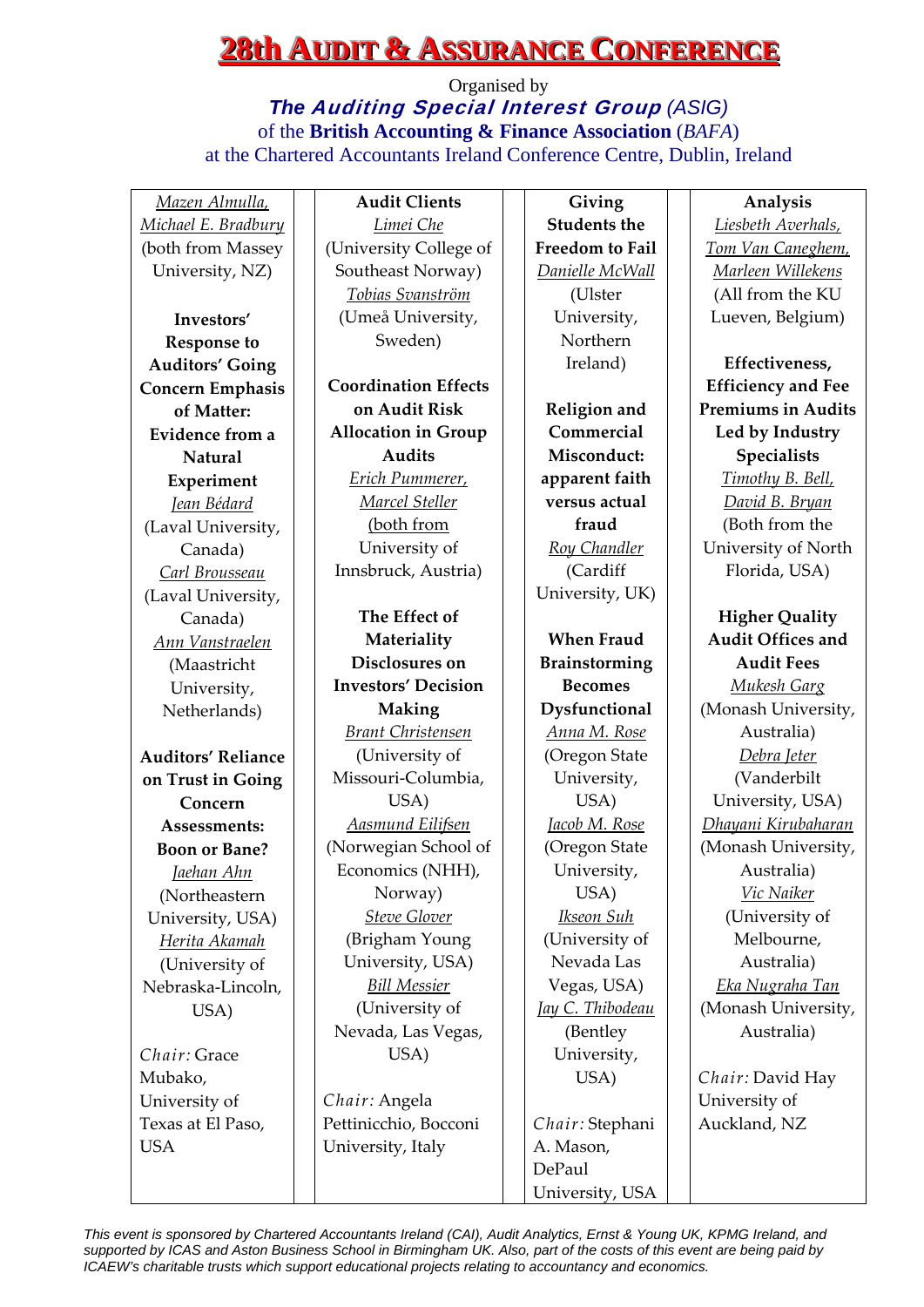### <u>28th Audit & Assurance Conference</u>

Organised by

*The* **Auditing Special Interest Group** *(ASIG)*

of the **British Accounting & Finance Association** (*BAFA*)

at the Chartered Accountants Ireland Conference Centre, Dublin, Ireland

#### **17.00 – 17.30** Purple Hall (Minus one level)

#### **Keynote speech 2: "Auditʹs Existential Crisis"**

*Richard Murphy*, Professor of Practice in International Political Economy, City, University of London, & Director, Tax Research UK

| nair |  |
|------|--|
|      |  |

- **17.30 – 18.00**  Purple Hall (Minus one level) **‐‐‐** AGM of Auditing Special Interest Group of BAFA (everyone is welcome)
- 18.30 19.30 Guided Walking Tour, Dublin City Centre (starting and ending at the Gresham Hotel) *Please note there is a maximum of 20 participanats on the guided walk, so please register your interest on registration at the event.*
- **19.15 Pre‐dinner drinks**, RIU Plaza The Gresham Dublin Hotel (23 OʹConnell Street Upper, North City, Dublin, D01 C3W7)
- **20.00 Conference Dinner**, RIU Plaza The Gresham Dublin Hotel (23 OʹConnell Street Upper, North City, Dublin, D01 C3W7)

## Tag #auditsig & #UKauditconf on Twitter!!!

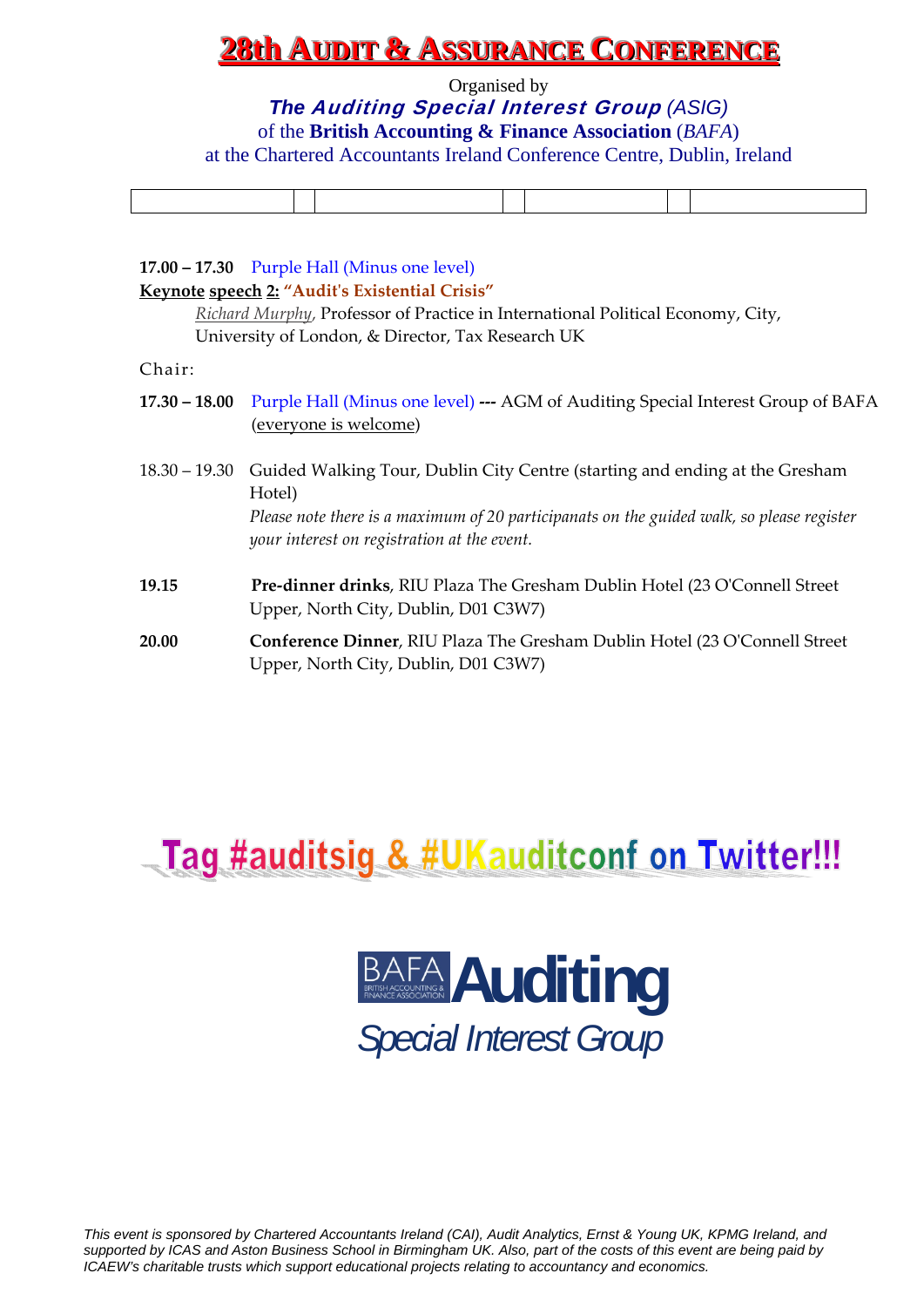### <u>28th Audit & Assurance Conference</u>

Organised by *The* **Auditing Special Interest Group** *(ASIG)* of the **British Accounting & Finance Association** (*BAFA*) at the Chartered Accountants Ireland Conference Centre, Dublin, Ireland

# **Conference Programme**

## **DAY 2–Friday 25 May 2018**

**08.00 ‐ 08.15 Arrival coffee** Outside the Purple Hall (Minus one level)

**08.15 ‐ 08.45**  Purple Hall (Minus one level)

**ICAEW session: "The Evolving Profession and Firms"**

*Martin Martinof*, Programme Manager, ICAEW

**08.45 ‐ 09.15**  Purple Hall (Minus one level)

**Keynote speech** 3: "The expectation gap – an opportunity for renewal or the death knell of audit" *Jimmy Daboo*, Partner, KPMG London

**09.15 – 09.45**  Purple Hall (Minus one level)

**Keynote speech 4: "Corporate Governance Developments: the FRC vision"** *Anna Colban*, Project Manager, Corporate Governance and Reporting Division, FRC

Chair: *Helen Watson*, BAFA Audit Group Executive Committee member & University of Northumbria, UK

**09.45 – 10.00 Coffee break in** Outside the Purple Hall (Minus one level)

Session 3a: Purple Hall (Minus one level) **"Audits in the Public Sector and Financial Industy" The Incremental Effects of Government Audits on Earnings Quality: Evidence from China Central SOEs** *Yingwen Guo* (Nanjing University, China) *Phyllis Lai Lan Mo* (City University of Hong Kong) *Bing Wang* (Nanjing University, China) *Xiaowen Zhu* (Fudan University, China) Session 3b: Tory Room (1st Floor) **"Boards, Audit Committees and Internal Audits" Can Increased Auditor Scrutiny Deter R&D Underinvestment? The Importance of Communication with the Board and Consistency with Peer Behavior** *Jessica Buchanan* (Kent State University, USA) *Benjamin P. Commerford* (University of Kentucky, USA) *Elaine (Ying) Wang* (University of Massachusetts Amherst, USA) **Audit Committee Chairs and the Pursuit of Comfort: A Field Study** Session 3c: Valentia Room (1st Floor) **"Audit Pricing, Production, and Quality" What drives audit pricing across the globe** *Brigitte Eierle* (University of Bamberg, Germany) *Sven Hartlieb* (University of Bamberg, Germany) *David Hay* (University of Auckland, NZ) *Lasse Niemi*  (Aalto University, Finland) *Hannu Ojala* (University of Tampere, Finland) **Audit Production with Joint Fixed Costs: Theory and**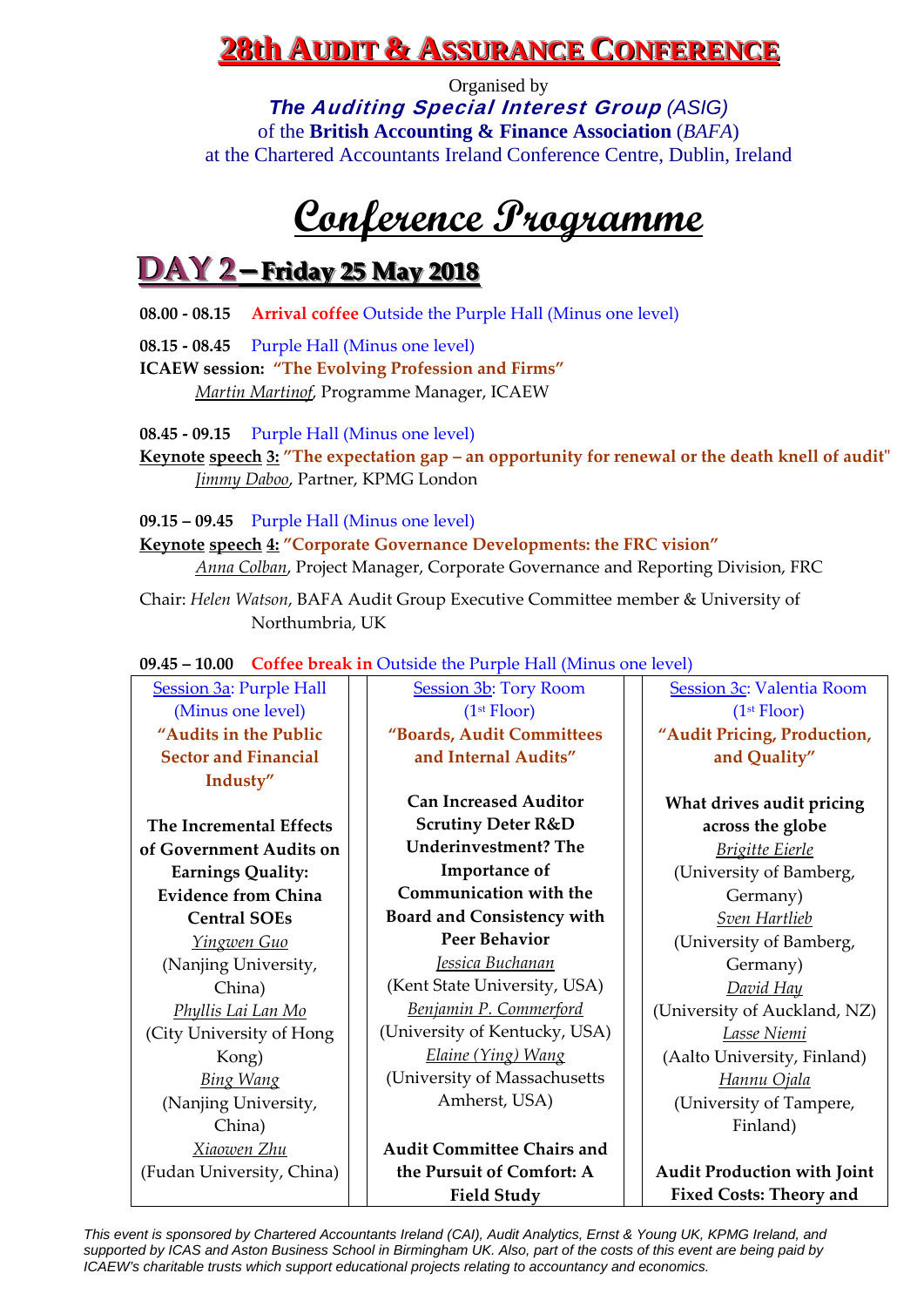### **228th AUDIT & ASSURANCE CONFERENCE**

Organised by *The* **Auditing Special Interest Group** *(ASIG)* of the **British Accounting & Finance Association** (*BAFA*) at the Chartered Accountants Ireland Conference Centre, Dublin, Ireland

| What remedies make        | <u>Clinton Free</u>              | Evidence                     |
|---------------------------|----------------------------------|------------------------------|
| audits more efficient in  | (UNSW Sydney, Australia)         | <b>Tracy Gu</b>              |
| the European banking      | Andrew Trotman                   | (University of Hong Kong)    |
| industry?                 | (Northeastern University,        | Dan Simunic                  |
| Romain Oberson,           | USA)                             | (University of British       |
| Alain Schatt              | <u>Ken Trotman</u>               | Columbia, USA)               |
| (Both from the University | (UNSW Sydney, Australia)         | Mike Stein                   |
| of Lausanne, Switzerland) |                                  | (Old Dominion University,    |
|                           | The Impact of using Internal     | USA)                         |
| <b>Empirical research</b> | <b>Audit as Management</b>       |                              |
| within the financial      | <b>Training Ground on Audit</b>  | Are global audit firm        |
| sector on indices of      | Quality                          | networks effective in        |
| compliance using ISA      | Grace Mubako                     | mitigating quality control   |
| auditor reporting         | (University of Texas at El Paso, | deficiencies?                |
| characteristics           | USA)                             | Ashna Prasad                 |
| Dries Schockaert          |                                  | (Monash University,          |
| (PwC, Belgium)            | Chair: Limei Che, University     | Australia)                   |
|                           | College of Southeast Norway      |                              |
| Chair: Danielle McWall,   |                                  | Chair: Timothy B. Bell,      |
| Ulster University,        |                                  | University of North Florida, |
| Northern Ireland          |                                  | <b>USA</b>                   |
|                           |                                  |                              |

**11.30 – 12.00**  Purple Hall (Minus one level) **ICAS session: "Unlocking the Black Box of Fair Value Measurement for Financial Instruments: The role and Perspectives of Accounting Firm‐Employed Specialists"** *Stephanie Mason*, DePaul University, USA

Chair: *Marie Gardner*, ICAS Research Director

**12.00 ‐ 12.15 Coffee break** Outside the Purple Hall (Minus one level)

| correct retain calorele the range run (minus one rever) |                                     |                                  |  |  |  |
|---------------------------------------------------------|-------------------------------------|----------------------------------|--|--|--|
| <b>Session 4a: Purple Hall</b>                          | <b>Session 4b: Tory Room</b>        | Session 4c: Valentia Room        |  |  |  |
| (Minus one level)                                       | (1 <sup>st</sup> Floor)             | (1 <sup>st</sup> Floor)          |  |  |  |
| "Audit firm Organisation,                               | "(Non)Interactions between          | "Fraud and Internal              |  |  |  |
| <b>Corporate Governance, and</b>                        | audit teams, client directors,      | Audit"                           |  |  |  |
| Religiosity"                                            | and auditors"                       |                                  |  |  |  |
|                                                         |                                     | <b>Does Auditor Ratification</b> |  |  |  |
| <b>Audit Effects of Accounting</b>                      | <b>Colleagues or "Frenemies"?</b>   | <b>Matter to Bondholders?</b>    |  |  |  |
| <b>Firm Organization Levels</b>                         | <b>Interactions Between</b>         | <b>Evidence from New Bond</b>    |  |  |  |
| Mara Cameran                                            | <b>Auditors and Tax Specialists</b> | <b>Issues</b>                    |  |  |  |
| (Bocconi University, Italy)                             | in Audit and Non-Audit              | Paul Tanyi                       |  |  |  |
| Domenico Campa                                          | <b>Services Contexts</b>            | (UNC Charlotte, USA)             |  |  |  |
| (International University of                            | Candice T. Hux                      | May Xiaoyan Bao                  |  |  |  |
| Monaco (IUM), Monaco)                                   | (Northern Illinois University,      | (University of New               |  |  |  |
| Jere R. Francis                                         | USA)                                | Hampshire, USA)                  |  |  |  |
| (University of Missouri-                                | Jean C. Bedard                      |                                  |  |  |  |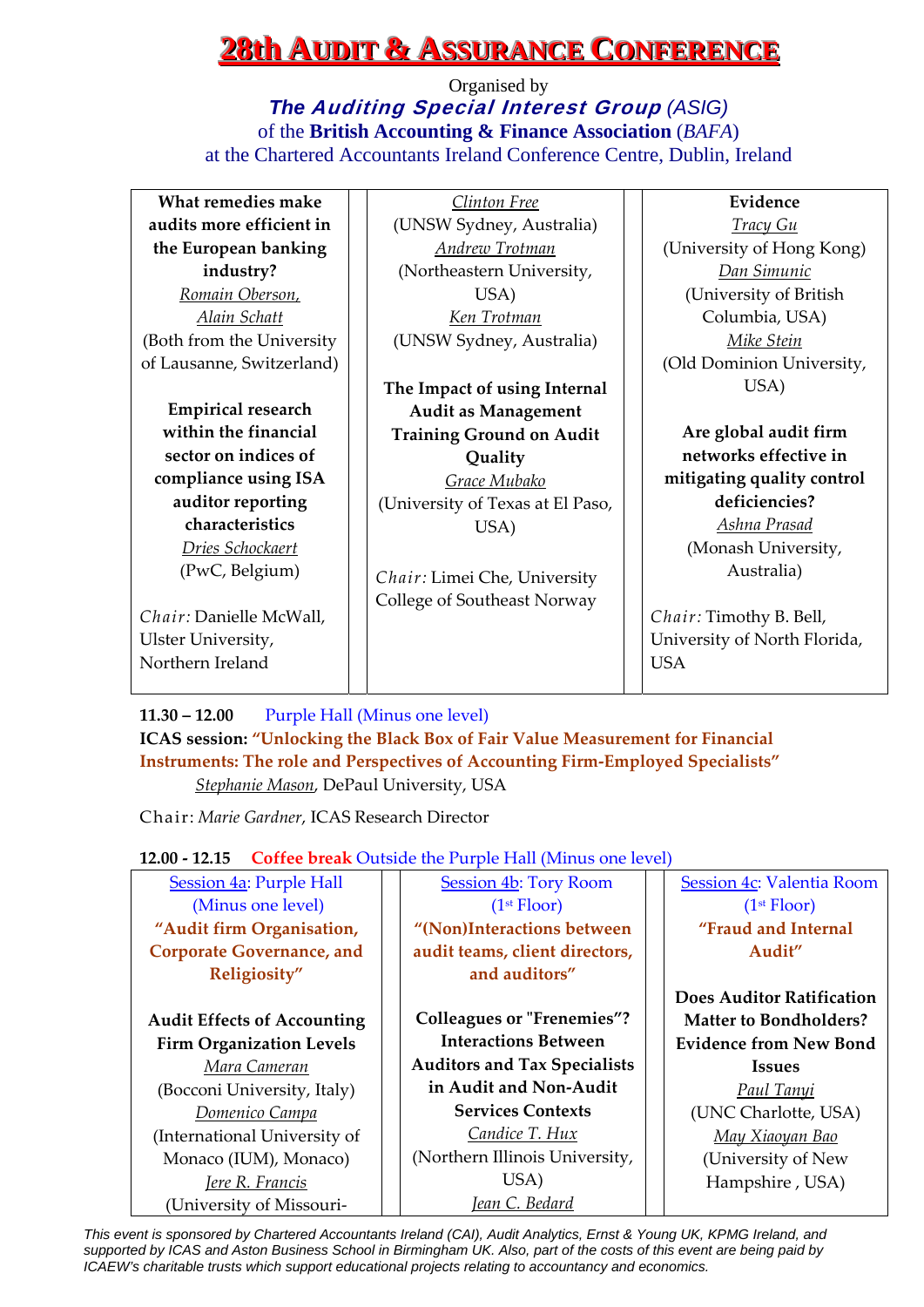### **28th AUDIT & ASSURANCE CONFERENCE**

Organised by *The* **Auditing Special Interest Group** *(ASIG)* of the **British Accounting & Finance Association** (*BAFA*) at the Chartered Accountants Ireland Conference Centre, Dublin, Ireland

Columbia, USA)

**Theoretical background of the auditor‐auditee's relationship in the context of corporate governance ‐ a holistic perspective** *Adriana Tiron‐Tudor, Fülöp Melinda Timea, Măgdaș Nicolae* (all from Babeș‐Bolyai University, Romania)

**The Effect of Religiosity – Morality Interaction on the Degree of Auditor Independence: A Cross National Study between Egypt and the UK** *Diana Mostafa Mohamed* (The German University in Cairo, Egypt)

*Chair:* Ashna Prasad, Monash University, Australia

(Bentley University, USA) *Tracy J. Noga* (Bentley University, USA)

**The Impact of CEO/CFO Outside Directorships on Auditor Selection and Audit Quality** *Jaeyoon Yu* (Erasmus University, Netherlands)

**Audit Team Distances and Audit Quality Threatening Behaviours** *Alice Annelin* (Umeå University, Sweden) *Limei Che* (University College of Southeast Norway)

*Chair:* Marcel Steller (both at Innsbruck University, Austria)

**Individual characteristics of audit partners in the context of audit switching: Evidence from audit quality and audit fees** *Alona Kolomiiets, Simon Dekeyser* (both from KU Leuven, Belgium)

**Exerting oneself in the market for PIEs? A fresh look at client importance for small and midsized auditors** *Daniel Schaupp,*

*Hansrudi Lenz* (both from University of Wuerzburg, Germany)

*Chair:* Natalia Kochetova, Saint Maryʹs University, Canada

#### **13.45 – 14. 15** Purple Hall (Minus one level) **Panel session 4: "Getting Published"**

*Chris Agoglia*, University of Massachusetts Amherst USA & Editor of *Auditing: A Journal of Practice & Theory David Hay*, University of Auckland NZ & Senior Editor of *Intl Journal of Auditing Robert Knechel*, University of Florida USA & Editor of *The Accounting Review*

Chair: *Jean C. Bedard*, Bentley University, USA

#### C**onference closing remarks**

**14.15 Buffet lunch** Outside the Purple Hall (Minus one level)Room

**‐‐‐‐‐‐‐‐‐‐‐‐‐‐‐‐‐‐‐‐‐‐‐‐‐‐‐‐‐‐‐‐‐‐‐‐‐‐‐‐‐‐‐‐‐‐‐‐‐‐‐‐‐‐‐‐‐‐‐‐‐‐‐‐‐‐‐‐‐‐‐‐‐‐‐‐‐‐‐‐‐‐‐‐‐‐‐‐‐‐**